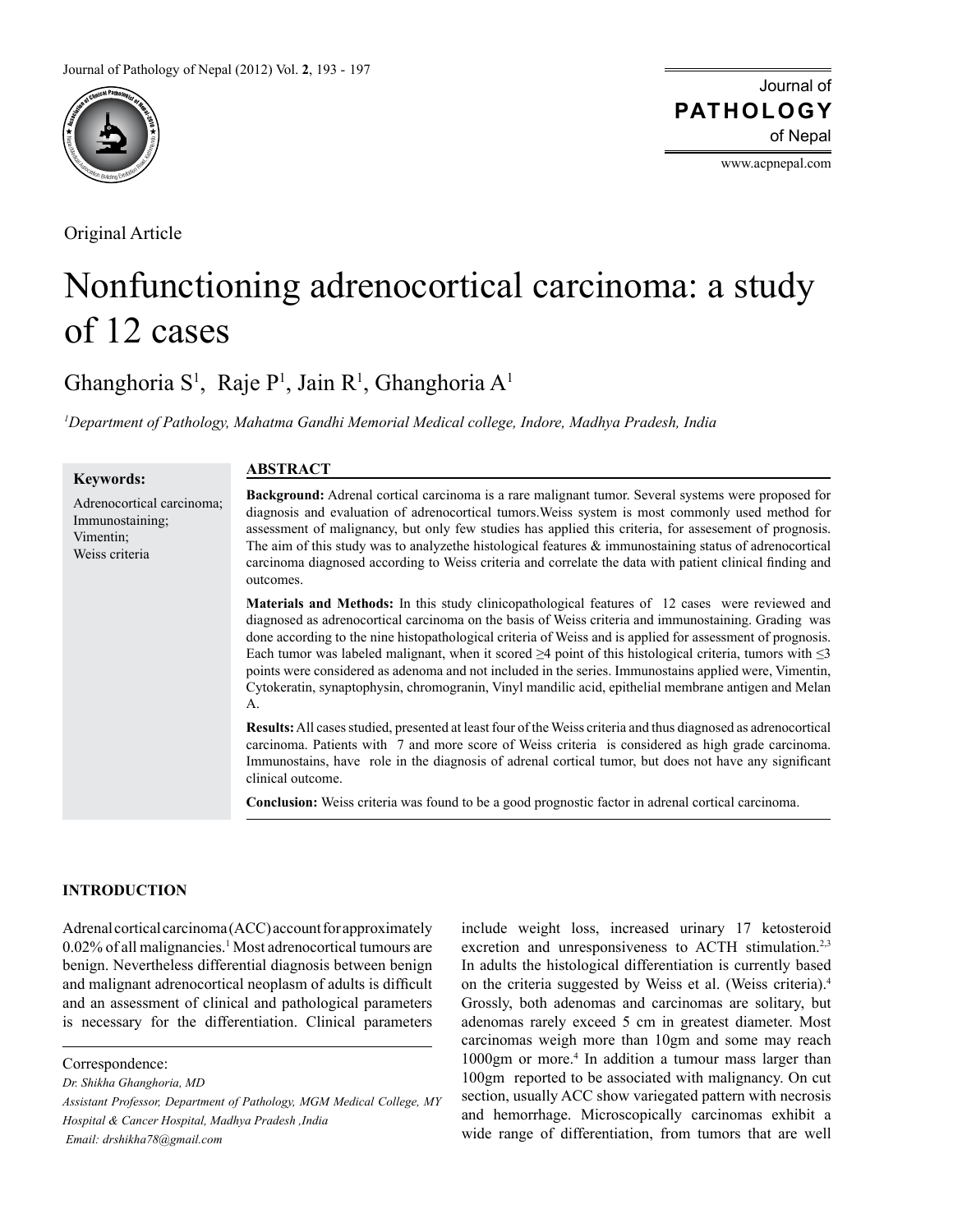#### **Table 1: Weight of tumors, Weiss criteria and immunostainings results**

| Case #         | Weight<br>(Gms)  | <b>Weiss</b><br>criteria | <b>Synapto</b><br>physin | <b>Vimentin</b>   | Cyto<br>keratin          | <b>Chromo</b><br>granin  | <b>VMA</b>               | <b>EMA</b>               | C kit          | <b>Melan A</b> |
|----------------|------------------|--------------------------|--------------------------|-------------------|--------------------------|--------------------------|--------------------------|--------------------------|----------------|----------------|
|                | 300g             | 8/9                      | $^{+}$                   | $^{+}$            |                          | ۰                        |                          |                          |                | $+$            |
| $\overline{c}$ | 40g              | 4/9                      | $^{+}$                   | $+$               | Weakly +                 | ۰                        | $\overline{\phantom{a}}$ | ۰.                       | Ξ.             | $^{+}$         |
| 3              | 65g              | 5/9                      | $^{+}$                   | $^{+}$            | $\overline{\phantom{a}}$ |                          |                          |                          |                | $^{+}$         |
| $\overline{4}$ | 400 <sub>g</sub> | 8/9                      | $^{+}$                   | $^{+}$            | $\blacksquare$           | ۰                        | $\overline{\phantom{a}}$ | Ξ.                       | ۰              | $+$            |
| 5              | $NA*$            | 7/9                      | $\qquad \qquad +$        | $\qquad \qquad +$ | $\overline{\phantom{a}}$ | ۰                        | $\overline{\phantom{a}}$ | -                        | ۰.             | $+$            |
| 6              | 100 <sub>g</sub> | 6/9                      | $^{+}$                   | $^{+}$            | $\overline{\phantom{a}}$ |                          |                          |                          |                | $^{+}$         |
| 7              | 80 <sub>g</sub>  | 5/9                      | $^{+}$                   | $^{+}$            | $\sim$                   | ۰                        | $\overline{\phantom{a}}$ | ۰.                       |                | $^{+}$         |
| 8              | $NA*$            | 6/9                      | $^{+}$                   | $^{+}$            | $\sim$                   |                          | -                        |                          |                | $+$            |
| 9              | $NA*$            | 5/9                      | $^{+}$                   | $^{+}$            |                          | $\equiv$                 |                          |                          |                | $^{+}$         |
| 10             | 50g              | 6/9                      | $^{+}$                   | $^+$              | Weakly +                 | $\overline{\phantom{a}}$ | $\overline{\phantom{a}}$ | $\overline{\phantom{a}}$ | $\blacksquare$ | $+$            |
| 11             | 60 <sub>g</sub>  | 5/9                      | $^{+}$                   | $^{+}$            | $\sim$                   |                          |                          |                          |                | $+$            |
| 12             | 100 <sub>g</sub> | 6/9                      | $^{+}$                   | $^{+}$            | ٠                        | $\overline{\phantom{a}}$ | $\blacksquare$           | ۰.                       |                | $^{+}$         |

*\* The tumor was inoperable* 

#### **Table 2A: Tumor scores based on Weiss criteria**

| Weiss criteria                     | $Case \#1$ | Case #2 | Case $#3$ | Case <sub>#4</sub> | Case <sub>#5</sub> | Case #6 |
|------------------------------------|------------|---------|-----------|--------------------|--------------------|---------|
| High nuclear grade                 |            |         |           |                    |                    |         |
| Mitotic rate / 50 hpf              | 25         | 10      | 10        | 32                 | 15                 | 14      |
| Atypical mitoses                   |            |         |           |                    |                    |         |
| Eosinophilic tumour cell cytoplasm |            |         |           |                    |                    |         |
| Diffuse architecture               |            |         |           |                    |                    |         |
| Necrosis                           |            |         |           |                    |                    |         |
| Venous invasion                    |            |         |           |                    |                    |         |
| Sinusoidal invasion                |            |         |           |                    |                    |         |
| Capsular invasion                  | $^{+}$     |         |           | $^{+}$             | $^{+}$             |         |
| <b>Total</b>                       | 8/9        | 4/9     | 5/9       | 8/9                | 7/9                | 6/9     |

#### **Table 2B: Tumor scores based on Weiss criteria**

| Weiss criteria                     | Case <sub>#7</sub>       | Case <sub>#8</sub> | Case #9 | Case #10                 | $Case \#11$              | $Case \#12$ |
|------------------------------------|--------------------------|--------------------|---------|--------------------------|--------------------------|-------------|
| High nuclear grade                 |                          |                    |         |                          | $^{+}$                   |             |
| Mitotic rate / 50 hpf              | 18                       | 10                 | 12      | 14                       | 10                       | 13          |
| Atypical mitoses                   |                          |                    |         |                          |                          |             |
| Eosinophilic tumour cell cytoplasm |                          |                    |         |                          |                          |             |
| Diffuse architecture               |                          |                    | $^{+}$  | $^{+}$                   |                          | $^{+}$      |
| <b>Necrosis</b>                    |                          |                    |         |                          |                          |             |
| Venous invasion                    |                          |                    |         | ۰.                       |                          |             |
| Sinusoidal invasion                | $\overline{\phantom{a}}$ |                    |         | $\overline{\phantom{a}}$ | $\overline{\phantom{0}}$ |             |
| Capsular invasion                  |                          |                    |         |                          |                          |             |
| <b>Total</b>                       | 5/9                      | 6/9                | 5/9     | 6/9                      | 5/9                      | 6/9         |

differentiated to totally undifferentiated neoplasm composed of giant cells with abundant acidophillic cytoplasm and bizarre hyperchromatic nuclei. Immunohistochemically, adrenocortical adenoma (ACA) show a greater expresion of low molecular weight keratins and a lesser expresion of vimentin. Therefore, tumor that is strongly positive for vimentin and negative or weakly positive for keratin is likely to be a carcinoma.<sup>6,7</sup> Furthermore a high tumour proliferating action (TPF) indicated by Ki 67 staining and positive p53 protein staining has also been reported to favor malignant behaviour and to be of great assistance in the differential diagnosis.2,8 ACC should also be differentiated with renal cell carcinoma invading the adrenal gland. Strong positivity for Epithelial Membrane Aantigen and cytokeratin favors renal cell carcinoma, whereas positivity for Melan-A and synaptophysin favors ACC.<sup>9,10</sup> Among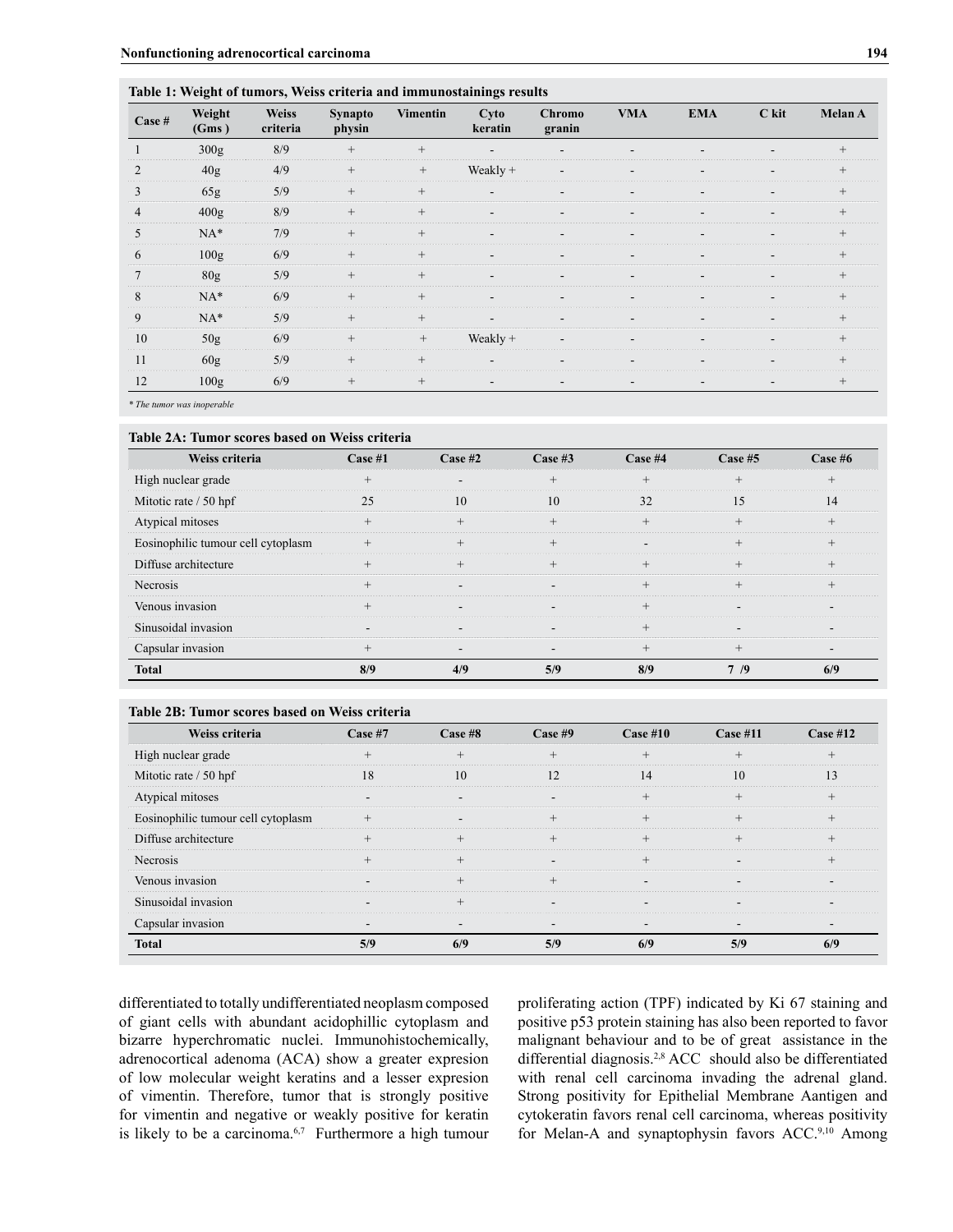the various criteria proposed, the one proposed by Weiss, which requires only histopathological findings, has been most widely employed. Nine criteria are high nuclear grade, mitotic rate, atypical mitotic figures, eosinophilic tumor cells, diffuse architecture, necrosis, venous invasion, sinusoidal invasion and capsular invasion. The tumors with  $\leq$  3 of these histological criteria were classified as ACA, those with  $\geq$  4 of these histological criteria were classified as ACC.

In the present study we analyzed the histological features & immunostaining status of adrenocortical carcinoma diagnosed according to Weiss criteria and correlated the data with patient clinical finding and outcomes.

### **MATERIAL AND METHODS**

This study comprised 12 cases of ACC admitted in Mahatma Gandhi Memorial Medical college Indore and Bombay Hospital, Indore. Clinical and operative findings, gross findings and follow-up data were obtained from hospital record.The histological features of the hematoxylin and eosin (HE) stained sections of the tumours were reviewed, and the cases were diagnosed as ACC on the basis of Weiss criteria and Immunostaining.

The 9 Weiss histopathologic criteria of malignancy were precisely defined and carefully assessed for each tumor:<sup>4</sup>

- 1. Nuclear grade: Nuclear grade III and IV are considered as high grade as per the criteria of Fuhrman.<sup>1</sup> Same is applied for Weiss criteria.
- Mitotic rate: should be greater than 5/50 High power field (HPF). According to Weiss, "mitosis was evaluated by counting 10 random HPF in the area of the greatest numbers of mitotic figures on the 5 slides with greatest number of mitoses. If < 5 slides were available for a case, a correspondingly greater number of fields per slide were used to make 50 HPF."
- 3. Atypical mitotic figures: "an abnormal distribution of chromosomes or an excessive number of mitotic spindles."
- 4. Eosinophillic tumor cell cytoplasm: Presence of eosinophilic cytoplasm in  $> 75$  % of tumour cells is mandatory.
- 5. Diffuse architecture: "if  $> 1/3$  of the tumor formed patternless sheets of cells." Trabecular, columnar, alveolar or nesting organizations were regarded as nondiffuse patterns.
- 6. Necrosis: Necrosis is regarded as present when occurring in at least confluent nests of cells.
- 7. Venous invasion: Weiss defined a vein as an "endothelial-lined vessel with smooth muscle as a component of the wall."
- 8. Sinusoid invasion: A sinusoid is defined as "endotheliallined vessel in the adrenal gland with little supportive tissues." Only sinusoids located within the tumor are

considered.

9. Invasion of tumor capsule: "invasion of the capsule was accepted as present when nests or cords of tumor extended into or through the capsule, with a corresponding stromal reaction."

Each Weiss criteria was scored 0 when absent and 1 when present. Thus, each tumor was graded from 0 to 9, determining a total Weiss score.<sup>4</sup> Most of the cases presented with ≥4 of 9 items of Weiss criteria were classified as ACC. Immunohistochemistry applied was vimentin, cytokeratin, synaptophysin, chromogranin, Vinyl Mandilic Acid, Epithelial Membrane Antigen and Melan A.

#### **RESULTS**

The present series included 12 case of ACC. The age ranged from 25 years to 60 years. The sex distribution in patient's were almost similar, with slight female predominence (5 males and 7 females). Clinically all patients presented as nonfunctioning tumors. Hormonal levels of all the cases were normal. The weight ranged from 40gm to 400gm, while weight of three cases were not available since the tumors were inoperable (Table 1). The size of the tumors range from 6 to 23 cm (fig. 1A). Cut section of most of the tumors were grey red, while few cases show areas of necrosis and hemorrhage (fig. 1B). The tumor cells showed diffuse pattern of pleomorphic cells with eosinophilic cytoplasm (fig. 2&3). Areas of tumor necrosis with pleomorphic tumor cells were also seen (fig. 4). Acidophillic cytoplasm and mitotic rate greater than 5/50 HPF is seen in almost all cases. Using Weiss criteria it was found that all cases possessed  $\geq$ 4 score, and 3 cases (25%) had  $\geq$  7 score.

All the cases were showing strong positivity for vimentin, Melan-A and synaptophysin, while cytokeratin is weakly positive in one case with Weiss score 4 (Table 1).

The patients were followed up over a period of 2 months to 60 months. Follow up was avaliable in 10 out of 12 cases. Of these 10 patients, 2 died over a follow up period of 4 months, both of these cases scored 8. Two patients developed metastasis in lung, they were with Weiss score 5 and 6 with venous invasion. One patient showed metastasis in liver with score 7. Two patients were lost to follow up. Five cases were alive after 55 months of surgery and chemotherapy, these cases were with score of 4 and 5. Detail of the Weiss score is shown in Table 2 A&B.

#### **DISCUSSION**

ACC is a rare tumour with an incidence of about 1 to 2 cases per million population.<sup>2</sup> They represent a high grade entity and its overall five year survival rate is reported to be from 16 % to 32 %.3 Most of the non-functioning adrenocortical lesions seen as surgical specimens are carcinomas.12 ACC may be classified as non-functioning and functioning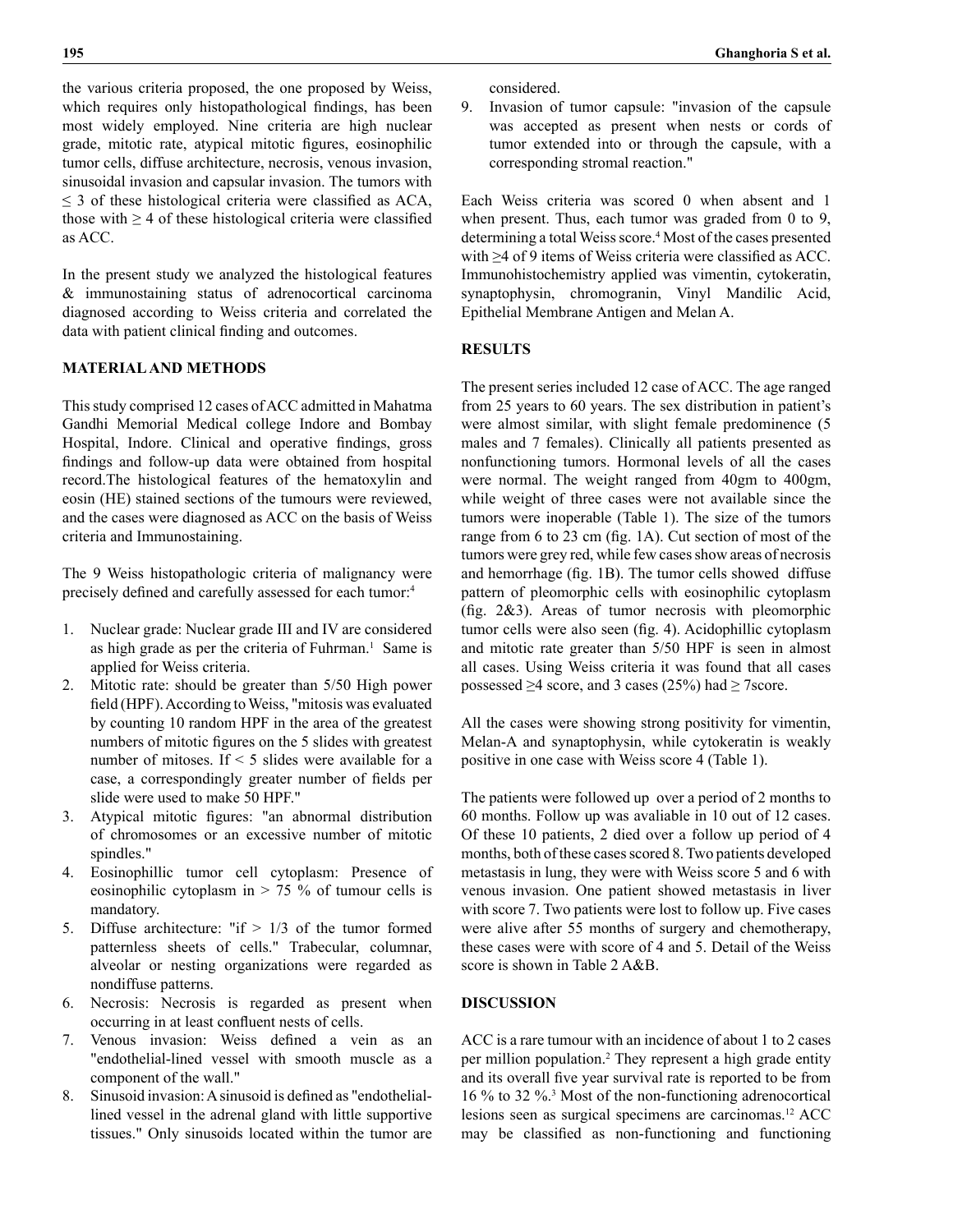

*Figure 1A: Gross photograph of large adrenocortical carcinoma* 



*Figure 1B: Cut surface of the mass showing variegated appearance with areas of necrosis.*

according to the clinical syndromes with which they are associated, like Cushing syndrome, Conn's syndrome.<sup>2,8</sup> This series do not show any clinical features of functioning tumors. These nonfunctioning tumors are difficult to diagnose and to suspect its origin from adrenal gland. Some authors have found no differences between the two types, on histology,<sup>14</sup> while others have found a cord like and alveolar pattern in cases without a hormonal syndrome. Pathological differentiation between benign and malignant adrenocortical tumours has been based on Weiss criteria as well as vimentin immunostaining  $&$  tumour size.<sup>3,4</sup> In the present series all tumour satisfied the Weiss criteria for a carcinoma and tumour necrosis, vascular, capsular invasion seemed to be correlated with a worse prognosis. (33.33 %of cases). On the other hand the mitotic count and atypical mitoses seemed irrelevant to the patient outcomes. Large tumour size indicates the possibility of malignancy. Vimentin immunostaining was diffusely positive in all cases. Although the Weiss criteria are widely used and helpful in distinguishing malignant from benign, sometimes it is difficult to predict the biological potential of a tumour



*Figure 2: Photomicrograph of adrenal cortical carcinoma showing diffuse pattern of pleomorphic cells with eosinophilic cytoplasm (HE stain, X10).*



*Figure 3: Photomicrograph of adrenocortical carcinoma showing tumor cells with hyperchromatic nuclei (HE stain, X40).*



*Figure 4: Photomicrograph showing tumor necrosis with pleomorphic tumor cells (HE stain, X10).*

diagnosed by these criteria. The two most common sites of distant metastasis are the lungs (53%) and the liver  $(44%)$ . Metastases to the bones and brain are unusual.<sup>15</sup> We have noticed metastasis in lung and liver. Early surgical resection is the key to the cure.<sup>16</sup> In our study  $50\%$  cases underwent surgical resection, out of which 17% showed mortality. Aggressive surgical resection of metastasis may be beneficial.<sup>17</sup> Combination of surgical treatment and chemotherapy has been advocated for recurrent disease.<sup>18</sup> The role of radiation alone has little documentation in literature. In present series surgical resection and